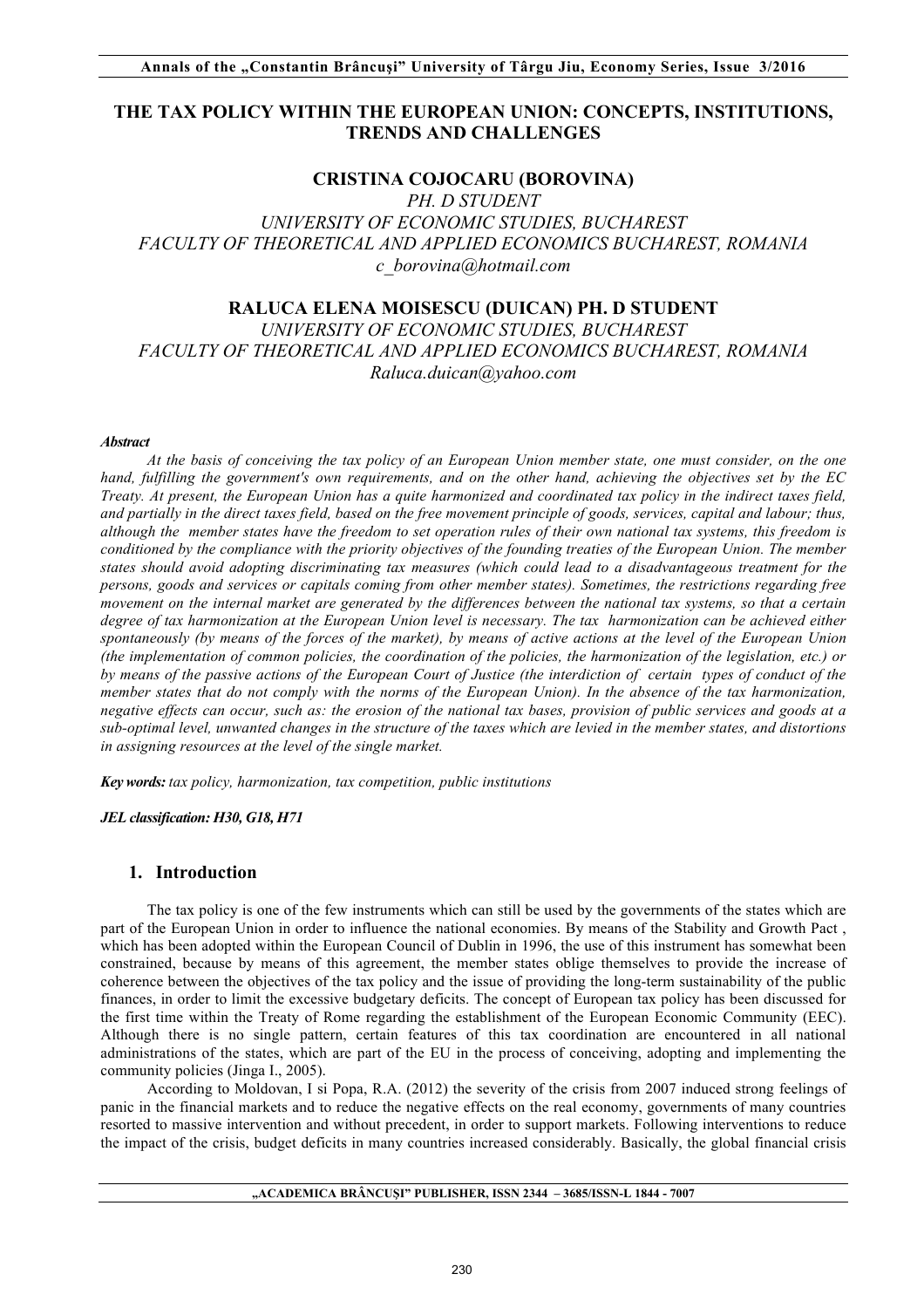was converted in 2010 - 2011, in a sovereign debt crisis in various economies, especially those in the euro area, affecting their capacity to recover. Monetary policy became more important in managing the budget deficit.

Building the tax policy of a state is an ample endeavour, which must take into account several aspects, depending on the target aimed at: the consolidation of the public finances, achieving and maintaining the macroeconomic balance, supporting the economic development, etc. Taxes and other tax take-offs can change the phases of the social reproduction process, according to the objectives that the public authorities aim at. The policy in the tax field is an important part of the economic policy, as all tax decisions taken by the governments of the European Union member states can cause effects both at national and community level. Building a coherent and functional network of multilateral tax agreements with the purpose of mitigating the existing differences between the tax systems of the European Union states, can elude the risk of distortions in achieving intra-community commercial flows; however, in the case of removing the barriers standing in the way of the capital flows, this form of tax coordination cannot provide a correct and effective allocation of the resources at the level of the entire European Union.

#### **2. The tax competition in the European Union**

The tax policy at the European Union level can be studied from two points of view, depending on the way it is considered - as a federation or as a confederation.

If it is considered that EU is a federation, and the tax policy is considered to be that of a federal state, performed by three types of administrative bodies (federal, state and local), then we can define the EU tax policy in a similar way to the national one: the EU fiscal policy is the entirety of the regulations regarding the setting and levying taxes, charges and other tax resources of the European Community. It is obvious that the European Union does not have the responsibility of creating taxes, as this responsibility belongs to the member states, but its role is to follow the selection and procurement of the financial resources which are at the disposal of the Community, i.e. the customs charges on the external EU products, agricultural taxes, excises, a certain percentage of the VAT, calculated on harmonized bases.

Considering that the European Union is structured as a confederation, i.e. a union of independent states, we note that the tax policy at the EU level shall no longer follow the same objectives as the tax policy of a nation. In this state, we define the community tax policy as an entirety of national tax policies, performed in a coordinated manner within a well-defined area, in order to achieve the reconciliation of the taxes pertaining to the member states, and provide a smooth operation of the common market.

In order to build an integration and a full economic union, the European institutions have built a set of juridical norms completing and mediating the materialization of the provisions of the European Union Treaty, forming into what we call the community tax law. By community tax law we thus understand the coherent entirety of juridical norms elaborated by the EU institution with the purpose of achieving the community control regarding the national taxation of the member states (and of the acceding countries), achieving the tax harmonization policy at the level of all the member states, and implementing the legal mechanisms regarding these aspects (The Treaty of Rome). The compliance with the discipline rules prepared in the tax and budgetary field contributes to the general improvement of the public finances quality, and helps the member states release the budgetary resources which can be used for financing the actions in the socio-cultural field and for supporting innovation and investments. Considering the above-mentioned issues, it is obvious that the taxation issue is currently the topic of heated discussions both among theoreticians, and politicians.

We have shown that the European Union does not have the responsibility of creating or levying taxes and charges. Thus, the tax policy power lies with the member states that, depending on the constitutional or administrative structure of the government, can transfer it from the central level to the regional or local level. According to article 269 of the EC Treaty, the EC budget must be financed and completely made up of own funds, which are greatly dependent on the capacity of the member states to contribute with resources. (European Commission, 2001). Thus, we can state that the EU role regarding taxes, charges and other contributions is only a subsidiary one, as the subsidiarity principle is, as matter of fact, one of the main EU principles. The juridical basis in the taxation field is article 3 of the EC Treaty, which provides the removal, among the member states, of the excises and other measures with equivalent effects, and the provision of an undistorted competition on the common market (European Parliament Fact Sheets, 2014). On the European Union internal market, the taxes and charges must not affect the free circulation of the goods and services, and also must not distort competition. If on a single market the mobility of the factors increases, the manufacturers and residents tend to turn to the regions where taxation is reduced. Only a single European taxation could avoid the occurrence of distortions and rivalries among the national tax regimes (Gruescu, Nanu, 2001). In order to meet this purpose, they needed to perform the tax harmonisation process among all EU member states, a process whose development is quite slow because of the variety and complexity of the problems in the tax field.

The mobility of production factors allows the use of taxes as levers in attracting the mobile tax bases. Thus, the public authorities to be found in different regions or countries are motivated to reduce the taxation level for a series of mobile production factors, as they are engaged in a "tax competition". If there is a market providing the movement freedom of the goods, services, capitals and workforce, the tax competition can occur in the case of taxes on goods and services, taxes on the incomes of the companies, and taxes on the incomes of the natural persons. In order to reduce and

#### **"ACADEMICA BRÂNCUŞI" PUBLISHER, ISSN 2344 – 3685/ISSN-L 1844 - 7007**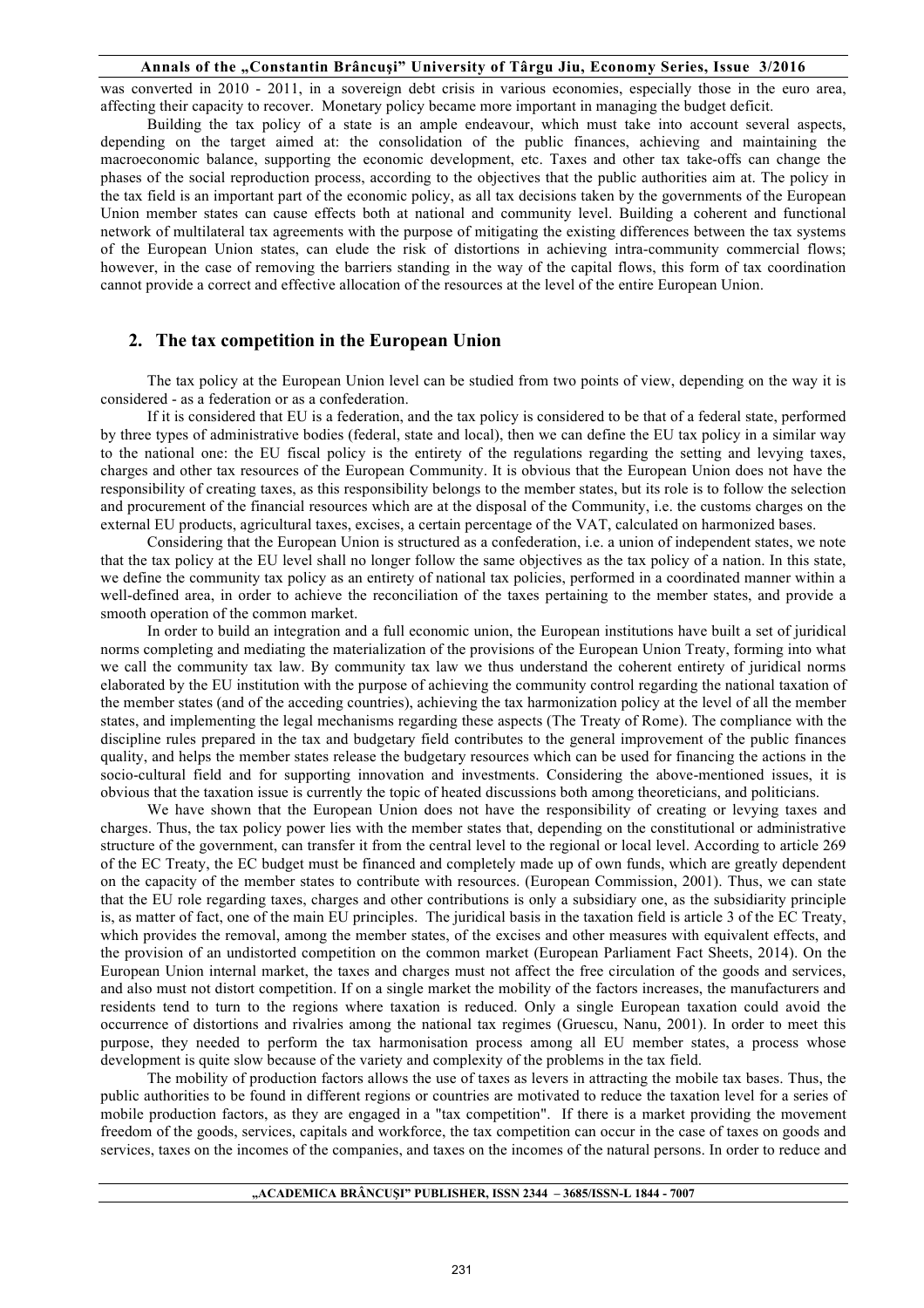remove the distortions which could be caused by the taxation of goods and services on the competition at the single market level, as early as the beginning of the 70s, the members states have set a series of measures in order to harmonize the respective taxes. At present, the progress achieved in harmonising the indirect taxes is significant, but for the other categories of taxes, they are significantly diversified. The manifestation of the tax competition phenomenon (especially regarding the taxation of the capital and incomes of the juridical persons) was the nodal point of the discussions on the harmonization of incomes.

Depending on the objectives aimed at, the tax competition is manifested depending on the optics of the governments of the countries enforcing it, and it especially refers to:

- attracting direct foreign investments which have a major importance in creating jobs in the European Union countries;

- attracting the portfolio investments, useful for financing the economic activities, in order to consolidate the financial markets and achieve comparative advantages in providing financial services;

- attracting the financial within-the-firm financial flows, which can be directed towards one's own tax jurisdiction by attracting those corporate functions which are useful for the international transfer of profits;

- attracting higher skilled labour;

- attracting the buyers (indirect taxpayers) to be found in the cross-border areas and not only, especially those interested in the products that include VAT or excises, if there are significant differences between them.

The tax competition at the EU level can be considered as a competition between the tax jurisdictions of the member states, in which each of them wants to become more attractive tax-wise for all the categories of direct or indirect taxpayers. In order to obtain such an appreciation from the investors, one must aim at several qualitative and quantitative parameters: the acceptability of the taxation levels by choosing lower levels as compared to those used in other tax jurisdictions; granting facilities under several forms (exonerations, discounts or deductions) when the taxation bases are set; the flexibility and transparency of the regulations and tax calculation methods; adequate infrastructure and smooth operation of the tax management and administration both locally and centrally; granting facilitations regarding the environmental conditions or regarding the provision of the optimal infrastructure for building or developing businesses.

Such instruments promoted by the local and central administrations can positively influence the increase of the capital and labour, as each taxpayer is interested in benefiting from the most profitable opportunities in order to achieve the highest performance of the incomes before or after taxation. In their search for such opportunities, taxpayers leave their national states of residence, thus penalising those tax systems with high taxation marginal rates and/or bushy regulations, which translates into an increase of the taxation base and implicitly of the total collections in the host countries.

In the last years and especially during the time before the crisis, at the EU level, the instances of transferring the fiscal tasks within EU have increased by means of more and more diversified manners, like form and nature. Such trends have also been favoured by the amplification of the international capital flows, financial innovations, regulation of the financial markets, and the new opportunities created for tax evasion, resulting in the reduced capacity of achieving the public financial resources, and reporting tax deficits for certain member states (Chilarez D., Ene G.-S.).

## **3. The institutions of the European Union with responsibilities in the taxation field. Aligning the national fiscal legislations within the EU**

In order to achieve the community objectives in terms of tax policy, EU has created, by means of its treaties, institutions exerting their competences under completely different conditions than those under which the regular institutions of international law operate. It has been intended that the community institutions be completely independent of the national authorities of the member states. Considering the above, O. states that the institutional structure of EC has the following features (Manolache O., 2006):

- combined functions - which are held by at least three of the community institutions: the Community, the Council and the Parliament, which are of several types, as they could not clearly be reconciled with the traditional distinction among the legislative, executive, legal and consultative powers (in this respect, the Commission can be distinguished, which is known as the community executive);

- the polycentric structure - the main centre around which the institutions gravitate is in Brussels, but other centres can also be found in Luxembourg, Strasbourg or Frankfurt;

- divided loyalty - because the ideal possibility of forming and conceiving the community institutions, so that their loyalty would be directed towards one single cause - the community interest - has proved to be impracticable for reasons related to principle and pragmatism; in this direction, the situation of the institutions is different: The Commission is only subject to the community interest, the Council represents the interests of the states, and the Court of Justice is asked to assess, with a total and absolute objectivity, all the litigations submitted to it for settlement;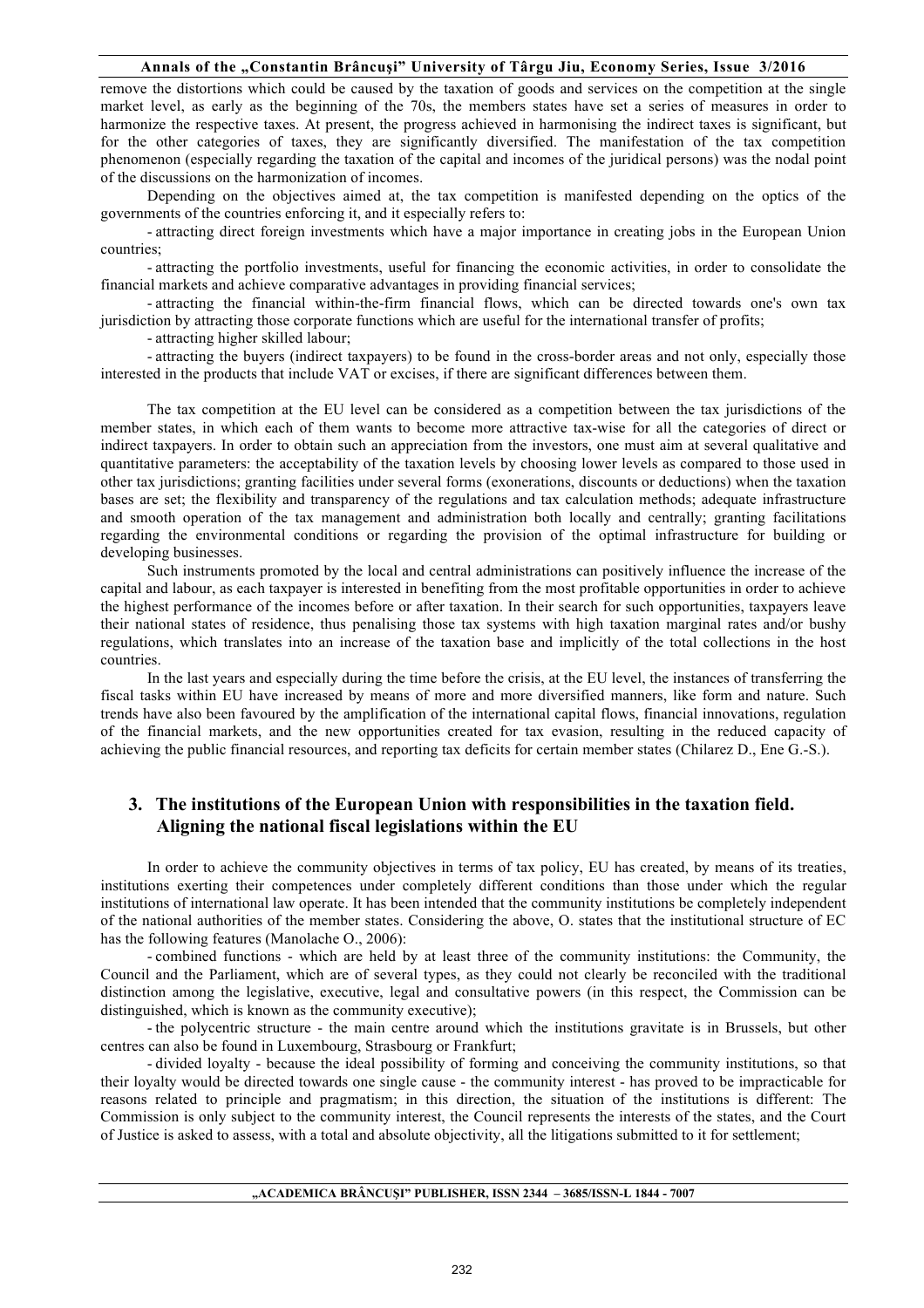- separation of powers - principles which are applied to the community institutions, as they are completely independent, although they have mixed functions.

Article 7 of the CE Treaty mentions the institutions which perform the missions entrusted to the Community", so with responsibilities also in the taxation field, i.e.: a European Parliament, a Council, a Commission, a Court of Justice, and a Court of Accounts.

In the taxation field, the European Parliament has the following responsibilities (Manolache O., 2006):

- decisional legislative responsibilities: resulting from the principle laid down by article 192 align. (1), i.e. to participate in the process leading to adopting community acts.

- inquiry and ombudsman responsibilities: according to article 193 of the EC Treaty, the European Parliament can form a temporary inquiry commission "so that it would examine accusations regarding offences or the defective administration in enforcing the community law".

- supervision and control responsibilities: the supervision and control function is exerted by the Parliament especially regarding the Commission, and it is provided by articles 197 align. (2) and (3), 200 and 201 of the EC Treaty.

- consultative responsibilities: these are not expressly provided by the Treaty, but one can interpret that article 189 also refers to the exertion of consultative, supervision and control responsibilities.

The European Council is the community institution to which numerous responsibilities have been granted by means of the EC treaty. These also refer to achieving the objectives regarding the fiscal policy in the European Union. Thus, article 202 provides the following: The Council provides the coordination of the general economic policies of the member states; it holds the decision power; by means of the acts it adopts, it grants the Commission the responsibilities of enforcing the norms set by the Council. The Council can subject the practice of these responsibilities to certain forms.

In certain specific cases, it can also reserve its rights to directly exert execution responsibilities. The mentioned forms must answer to the principles and norms previously imposed by the Council, unanimously taking decisions, at the proposal of the Commission and with the prior approval of the European Parliament.

The European Commission is the community executive body with important tax responsibilities. The EC Treaty stipulates in article 210 the main responsibilities by means of which the Commission "provides the operation and development of the common market", i.e.:

- watches over the enforcement of the dispositions of the Community treaty and action taken by institutions in virtue thereof;

- makes recommendations or permits in the matters which are the subject of the EC treaty if these are expressly provided, or if the Commission considers them to be necessary;

- holds its own decision power and participates in the process of preparing the documents of the Council and European Parliament;

- exerts the responsibilities granted by the Council for enforcing the norms established by it.

The task of guaranteeing that the law is enforced on the entire territory of the Community according to the treaties lies with the European Court of Justice, headquartered in Luxembourg. The sentences of the Court state that "they have contributed to the consolidation of the Community, providing the protection granted by the community law, and at the same time, the compliance therewith both by the citizens and by the national governments" (Leonard D., 2001).

So, the competence of the Court of Justice, in relation to the taxation in the EU area, is to guarantee that, in interpreting and enforcing the community treaties, the law is complied with. This competence of the Court is restricted to only acting within the powers which have been granted to it by the Treaty of Nice, so that neither the competence to settle proceedings brought in court by natural or legal persons, nor the competence to solve the proceedings for cancelling the exclusively national decisions are covered by these powers. I share the opinion according to which the unusual role of the Court of Justice, as compared to the several international bodies, resides in the fact that it acts in a very different environment than the one in which the respective traditional bodies are found.

The tax policy extensively influences the saving, consumption, investments, labour and implicitly the operation manner of the markets of goods, services, capital and labour. The reforms launched by the European Council have had the role to make sure that the differences between the tax systems of the member states, which have become even more visible since the introduction of the Euro currency, do not disturb and do not fragment the single market, and do not prevent the effective allocation of resources. The national taxes and charges, the social security contributions specific to each state now also have other purposes than simply operating on the national market, and must be assessed in light of the different criteria, variable as importance from one EU member state to another.

Only by means of a close coordination of the national tax policies can one achieve a balance between different tax systems and the unencumbered right of free movement and stability in the European Union.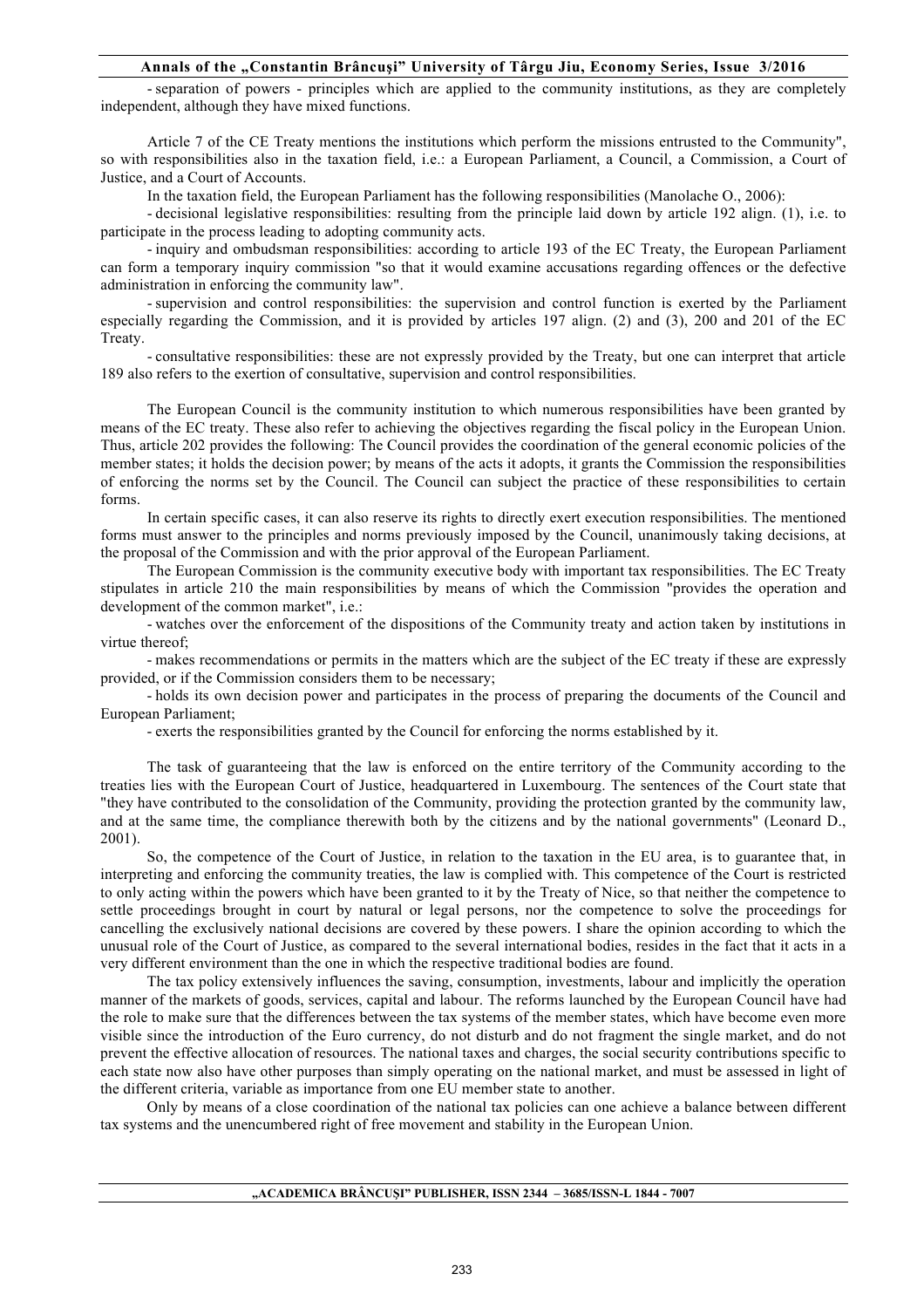In our opinion, these are a few of the most significant problems that EU is facing in adopting the tax policy action:

- problems generated by the economic globalization and technological development phenomenon:

- the need to increase the effectiveness of the tax administration in the member states;

- the extension of the community area by the accession of the new states;
- the demographical references characterising the community area;
- the global economic crisis during 2008-2011.

During the latest centuries, major progress has been made in aligning the national tax legislation in the VAT and excises field, so that both the norms of establishing the taxation base, and the procedures for the collection and administration of the respective taxes have greatly been harmonized. Also, by means of directive 92/77/CEE regarding the harmonization of the legislations of the member states regarding the turnover taxes, the minimum standard level of the value added tax has been set, and by means of directive 92/79/CEE regarding the closeness of the cigarette duties, the directive 92/82/CEE regarding the minimum levels of the excises for mineral oils, and directive 92/84/CEE regarding the closeness of the excises level for alcohol and alcoholic drinks, the minimum levels of the harmonized excises have been set;

In the field of the direct taxes, the main harmonization measures have been adopted with the purpose of facilitating the activity of the multinational companies in the European Union. Thus, by means of directive 90/434/CEE regarding the common tax regime applied to mergers, splits, transfer of assets and exchanges of shares among the companies from different member states, they have tried to remove the tax-related difficulties caused by the restructuring and reorganization processes of the multinational companies. By means of directive 90/435/CEE regarding the common tax regime which is applied to the parent-companies and their branches from different member states, they have intended to remove the situations in which the cooperation between the commercial companies from different member states was disadvantaged (by means of the aspects regarding the distributed profit), in relation to the cooperation between the commercial companies from the same member state. The obstacles to be found in the case of a transnational operation of interest or royalty payments, inside a group of commercial companies located in different member states, have been removed by means of directive 2003/49/CE. The arbitration convention 90/436/CEE mentions the procedures for settling the litigations resulting from the enforcement of the transfer prices and from the transfers of profits among commercial companies which are members of the groups.

We assess that the view according to which achieving a total harmonization is not necessarily required, under the conditions of maintaining certain manifestation conditions for the tax competition, is correct. Thus, a full harmonization can cause a vulnerability of the national tax policies, which are thus in the impossibility of defending themselves from the oscillations of the economic climate, and especially from the effects of the economic and financial crisis. Because of the difficulties that the global economy is facing, a topic under discussion is the one of the active implication of the state into the economic and social life, in order to mitigate the effects of existing or potential imbalances, especially by using the tax policy as a lever by means of which macroeconomic stabilization would be achieved. During the latest crisis, "many states have considered it necessary to increase the maximum taxation levels per income, adopting one of the following approaches: either the enforcement of new taxation levels for the very high incomes, or the levy of temporary taxes for urgent budgetary deficit situations" (KPMG, 2012).

### **4. Conclusions**

Due to the current economic and financial circumstance available globally, the competition among states has increased, in order to attract foreign investments with an economic potential by using the tax policy as an instrument of bringing them into their tax jurisdictions and by enforcing lower taxation levels. Within the European Union, for those states which are less developed or have recently become EU members, the preservation of a certain level of independence in the tax policy might be a good choice in the medium term, so that it would be enough time to achieve a tax consolidation, especially at present, when the tax sustainability of the public finances has become a major priority. Thus, the tax harmonization process mainly implies the selection of common taxation levels, which must be set at a level considered to be "reasonable" for all member states. Obviously, this level would become smaller than the high levels available in the developed states and higher as compared to those currently used by the less developed states. Thus, reactions are caused in both categories of states. The developed states would find themselves in the position to resize their public expenses, i.e. decrease them, while the less developed ones would give up the advantages of the lower taxation rates, as they would no longer be equally attractive for the foreign investments, and becoming at the same time very burdening for their own taxpayers. Thus, the countries with large marginal taxation rates are no supporters of the tax competition, and the less developed states are constantly developing a competition in creating and using taxation levels as attractive as possible for foreign investments.

Under the circumstances of a tax competition within national limits, by decreasing the taxation rates, the

#### **"ACADEMICA BRÂNCUŞI" PUBLISHER, ISSN 2344 – 3685/ISSN-L 1844 - 7007**